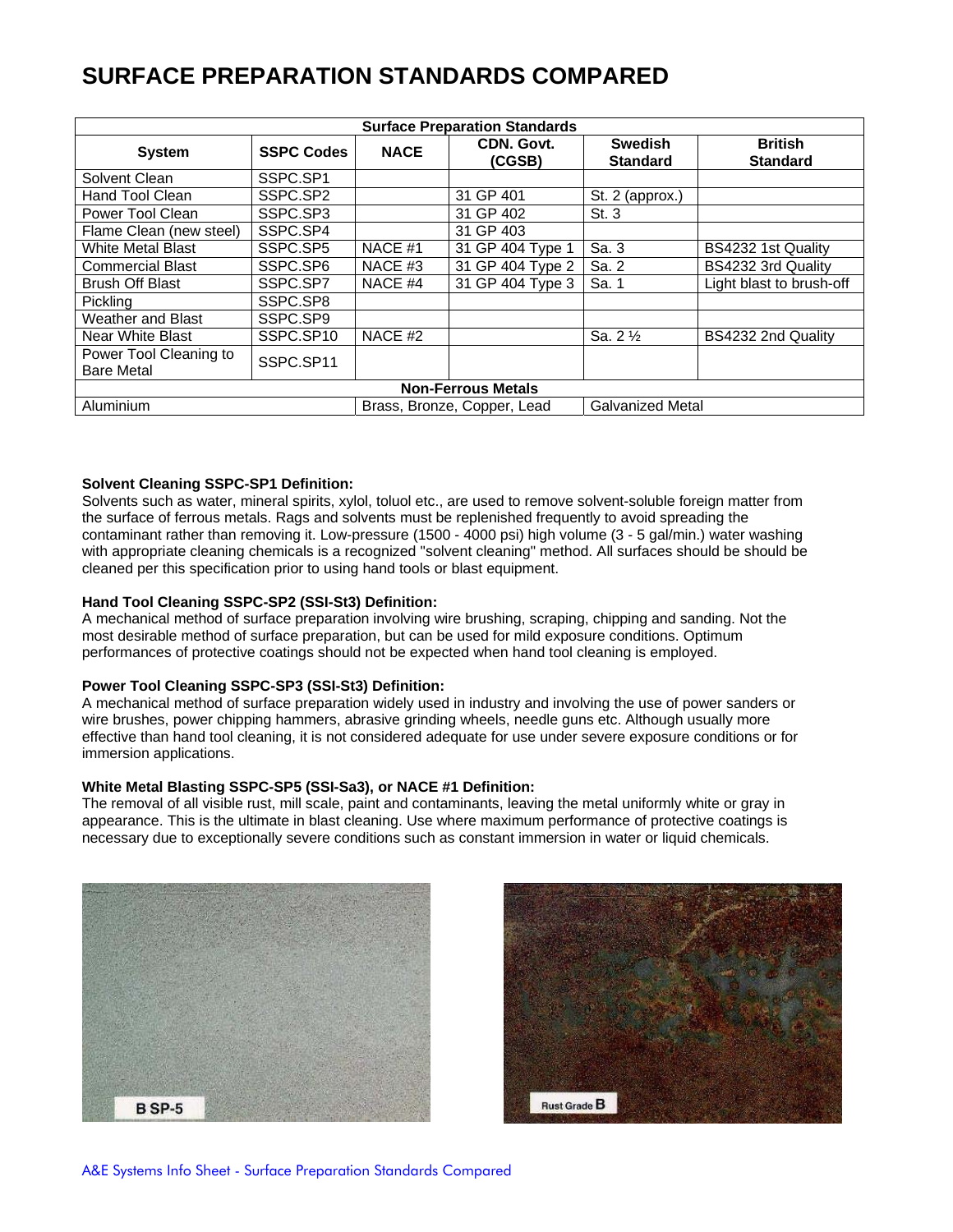## **Commercial Blast SSPC-SP6 (SSI-Sa2), or NACE #3 Definition:**

All oil, grease, dirt, rust scale and foreign matter are completely removed from the surface and all rust, mill scale and old paint are completely removed by abrasive blasting except for slight shadows, streaks or discolorations caused by rust stain, mill scale oxides or slight, tight resides of paint or coating that remain. If the surface is pitted, slight residue of rust or paint may be found in the bottom of pits; at least two-thirds of each square inch of surface area shall be free of all visible residues and the remainder shall be limited to the light residues mentioned above.



## **Brush Off Blast SSPC-SP7 (SSI-Sa1), or NACE #4 Definition:**

A method in which all oil, grease, dirt, rust scale, loose mill scale, loose rust and loose paint or coatings are removed completely. Tight mill scale and tightly-adhered rust, paint and coatings are permitted to remain. However all mill scale and rust must have been exposed to the abrasive blast pattern sufficiently to expose numerous flecks of the underlying metal fairly uniformly distributed over the entire surface.



## **Brush Off Blast SSPC-SP10 (SSI-Sa2 ½), or NACE #2 Definition:**

In this method, all oil, grease, dirt, mill scale, rust, corrosion products, oxides, paint or other foreign matter have been completely removed from the surface by abrasive blasting, except for very light shadows, very slight streaks or slight discolorations caused by rust stain, mill scale oxides or slight, tight residues of paint or coating. At least 95% of each square inch of surface area shall be free of all visible residues, and the remainder shall be limited to the light discolorations mentioned above. From a practical standpoint, this is probably the best quality surface preparation that can be expected to today for existing plant facility maintenance work.

## **Power Tool Cleaning to Bare Metal SSPC-SP11 Definition:**

Utilizing same equipment as Power Tool Cleaning to remove all visible coatings and contaminants to bare metal substrate.